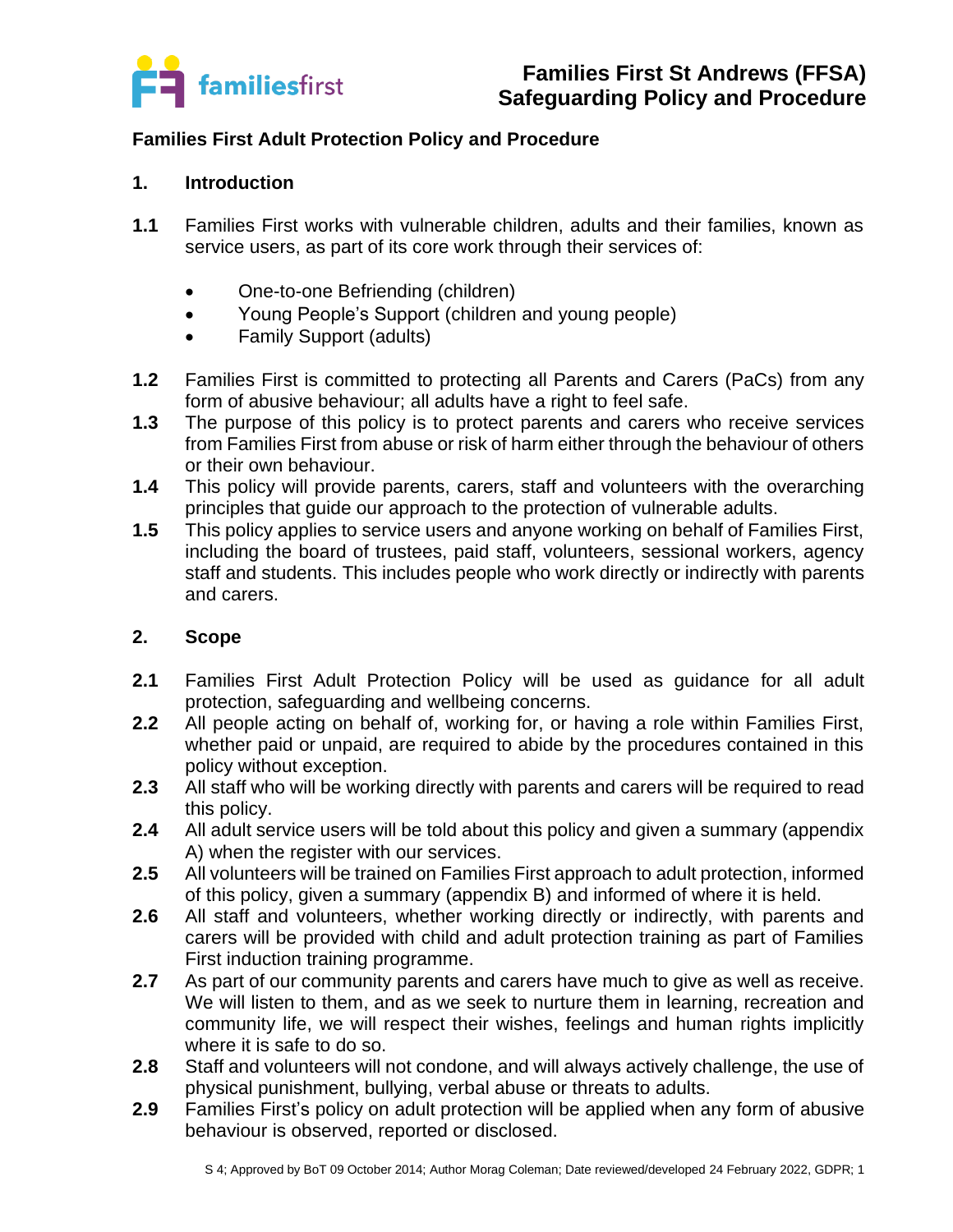

- **2.10** The safety and wellbeing of adults takes precedence over any other consideration.
- **2.11** It is essential that the adult's needs are considered and placed first, over and above the needs of anyone else involved including children and young people who may be abusive towards their parents.
- **2.12** Families First recognise that the wellbeing and protection of all parents and carers is everyone's responsibility and everyone's job, and they have a duty, individually and collectively, to protect all vulnerable people their community.

## **3. Definition of an adult**

- **3.1** The [Adult Support and Protection Act 2007](https://www.legislation.gov.uk/asp/2007/10/contents) gives greater protection to adults at risk of harm or neglect.
- **3.2** The Act defines adults at risk as those aged 16 years and over who:
	- Are unable to safeguard their own wellbeing, property, rights or other interests.
	- Are at risk of harm.
	- Are affected by disability, mental disorder, illness or physical or mental infirmity. These adults are more vulnerable to being harmed than adults who are not so affected.
- **3.3** In Scotland a child is defined as someone under the age of 18. When considering a young person aged between 16 and 18 protective interventions will depend on the circumstances and legislation relevant to that young person.
- **3.4** Local authorities are required to establish clear links between their child and adult protection committees, and to put clear guidelines in place for the transition from child to adult services.

## **4. Legislation**

- **4.1** There are a number of Legislations and Good Practice Guidance that influence Adult Protection in Scotland. Listed below are some of the key documents that influence Families First's work with adults.
- **4.2** [Adults with Incapacity \(Scotland\) Act, 2000](http://www.legislation.gov.uk/asp/2000/4/contents) An adult with incapacity is defined as someone who lacks the capacity to make or convey their own decisions. Families First must inform Fife Council Social Services of any circumstances made known to them in which the personal welfare of an adult, who lacks capacity, seems to be at risk, whether the adult concerned agrees to the investigation or not.
- **4.3** [Mental Health \(Care & Treatment\) Scotland Act, 2003](http://www.legislation.gov.uk/asp/2003/13/contents) This Act imposes duties on, and assigns functions to, local authorities and health boards in respect of social and mental health wellbeing; the making of enquiries in respect of persons who appear to have a mental disorder, and (where necessary) the application of compulsory measures in relation to the assessment and treatment of persons having a mental disorder.
- **4.4** [The Protection of Vulnerable Groups \(Scotland\) Act 2007](https://www.legislation.gov.uk/asp/2007/14/contents) [The Protecting](https://www.mygov.scot/pvg-scheme)  [Vulnerable Groups \(PVG\) membership scheme](https://www.mygov.scot/pvg-scheme) is managed and delivered by Disclosure Scotland. It helps make sure people whose behaviour makes them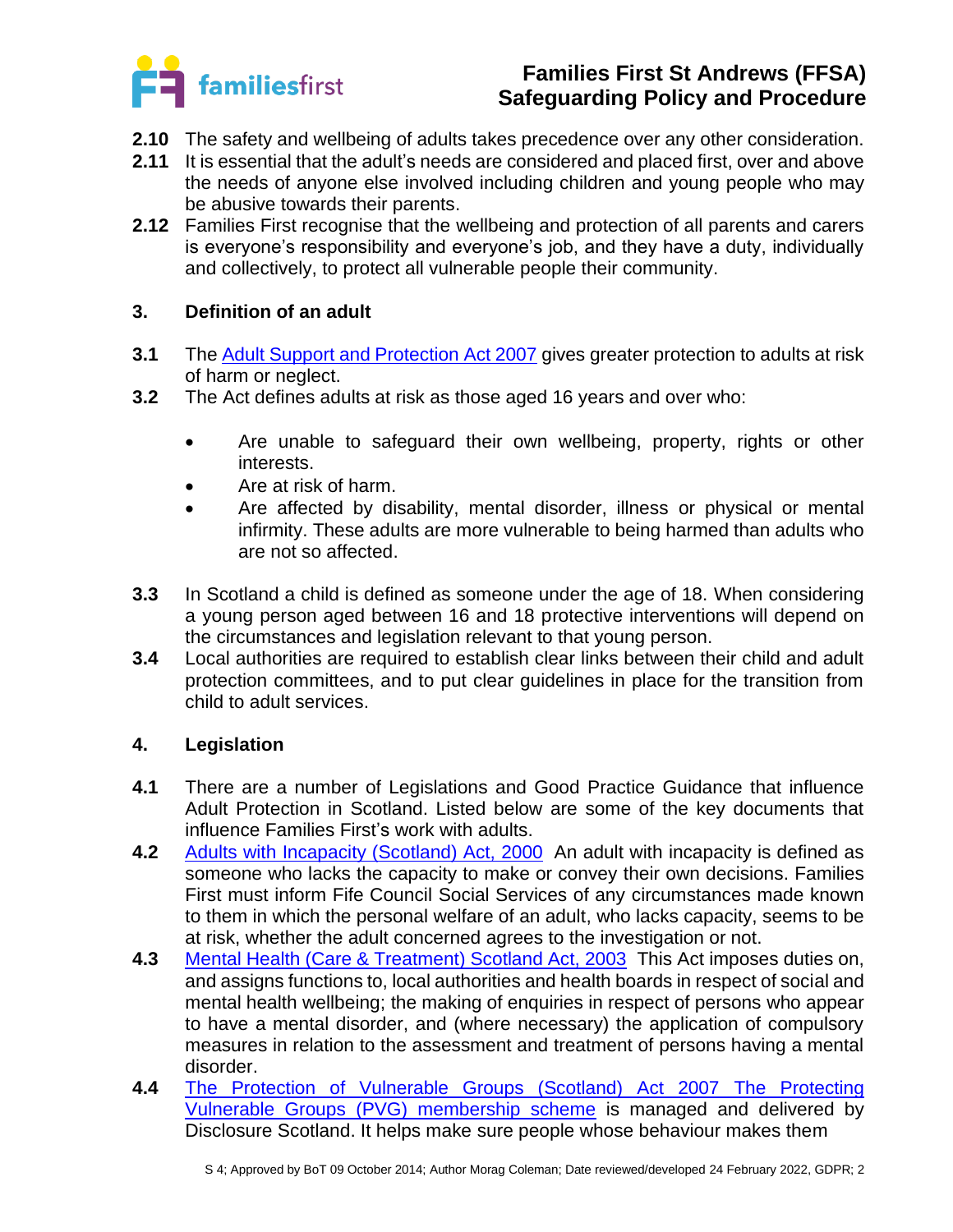

- **4.5** unsuitable to work with children and/or protected adults are unable to do regulated work with these vulnerable groups.
- **4.6** The [UK General Data Protection Regulations](https://ico.org.uk/for-organisations/guide-to-data-protection/guide-to-the-general-data-protection-regulation-gdpr/) (GDPR) please refer to Families First Data Protection policy.
- **4.7** [The Human Rights Act 1998](http://www.legislation.gov.uk/ukpga/1998/42/contents) The Human Rights Act is a UK law passed in 1998. It means that you can defend your rights in the UK courts and that public organisations must treat everyone equally, with fairness, dignity and respect. The Human Rights Act protects all people, young and old:
- 4.8 [Adult Support and Protection \(Scotland\) Act 2007](http://www.legislation.gov.uk/asp/2007/10/contents) This Act imposes duties on, and assigns functions to, local authorities in respect of the making of enquiries, the conduct of investigations, the application for protective powers in respect of adults defined by the legislation to be at risk of actual or suspected harm. This Act also brought about the formation of Adult Protection Committees in every local authority in Scotland.
- **4.9** [Fife Adult Protection](https://www.fife.gov.uk/kb/docs/articles/health-and-social-care2/help-for-adults-and-older-people/adult-support-and-protection) It is the responsibility of adult protection agencies such as Fife Adult Services and Police to make enquiries (proactive and reactive) and to carry out appropriate investigations in order to establish:
	- Whether or not an adult is at risk from harm or suspected harm; and, if so,
	- Which, if any, of the protective measures available in terms of the legislation are most appropriate to an adult at risk's individual circumstances.
	- **4.9.1** Under the Adult Support & Protection (Scotland) Act 2007 an "adult" is a person aged 16 or over. However, if the adult concerned is 16 or 17 years of age, it is possible that they are already subject to a Supervision Order or other Order under the Children (Scotland) Act, 1995, or other social work or childcare legislation.
	- **4.9.2** It is everyone's responsibility to report concerns regarding any adult who is, or who appears to be, at risk of harm to Fife Adult Services on either:
		- The Adult Protection Phone Line 01383 602200, or in an emergency dial 999.
		- Or complete the [form](https://www.fife.gov.uk/kb/docs/articles/health-and-social-care2/help-for-adults-and-older-people/adult-support-and-protection/staff-information-and-training) on Fife Council Adult Protection website and send to the email address highlighted on the form.
- **4.10** Should anyone have a concern regarding an adult the [Fife Adult Protection w](https://www.fifedirect.org.uk/topics/index.cfm?fuseaction=page.display&p2sid=E18DD8FF-9AE0-EB27-DF9A4595BAA80461&themeid=79F2819F-4DB4-448D-A6D8-3C55AB04F634)ebsite is a useful source of information.

## **5. Safe recruitment and retention of people working with children and vulnerable adults.**

**5.1** As an organisation Families First acknowledge that we could be a target for people who want access vulnerable adults for their own inappropriate motivations and selfgratification such as criminals and sociopaths.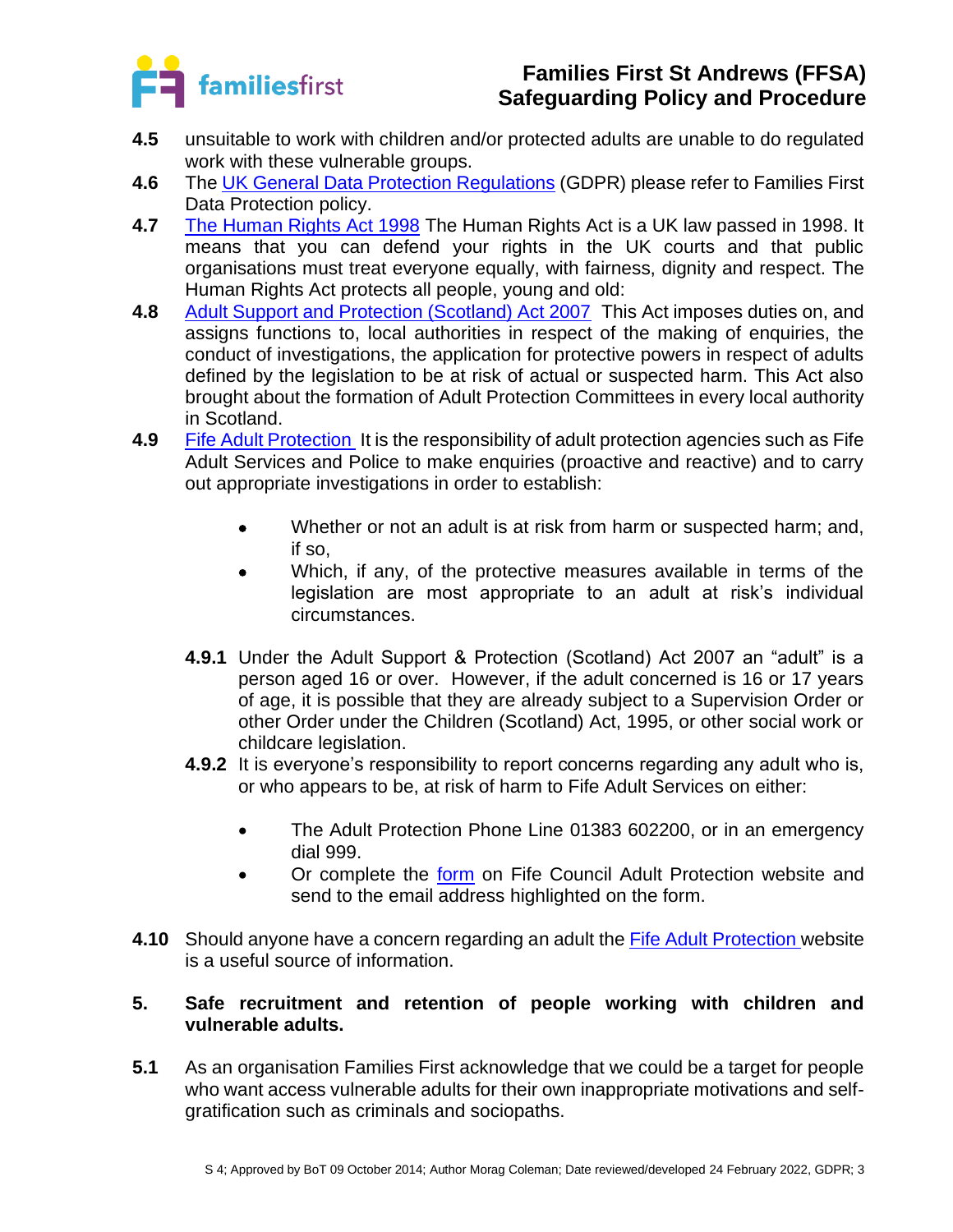

- **5.2** The Scottish Government have provided agencies with strict guidance on the safe recruitment of people working with vulnerable adults.
- **5.3** A PVG Scheme member's paper certificate shows the information available on the day it was created. In Scotland scheme members are continuously checked, unless they decide to leave the scheme, therefore Families First do not need to re-register volunteers and staff.
- **5.4** Families First staff will follow the process outlined in the [Safe Recruitment of Staff](../../HR/Recruitment%20and%20Employment/HR%201%20Safe%20Recruitment%20of%20staff%20and%20volunteers%20statement%2010.04.19%20MC%20JF%20AC.docx)  [and Volunteers policy](../../HR/Recruitment%20and%20Employment/HR%201%20Safe%20Recruitment%20of%20staff%20and%20volunteers%20statement%2010.04.19%20MC%20JF%20AC.docx) when recruiting new people. This will help to ensure that all possible protective checks are followed and that Families First is doing all it can to protect vulnerable people.

## **6. Families First staff**

- **6.1** Families First staff have a wealth of expertise and experience in all safeguarding matters.
- **6.2** Families First Manager is the named Adult (and Child) Protection Officer. The Manager's role, responsibility and contact details will be explained in all Adult Protection training and literature.
- **6.3** All new staff, trustees and volunteers must attend Families First induction training on adult protection and wellbeing.
- **6.4** Further training will be offered to individuals appropriate to their roles and responsibilities.
- **6.5** All staff are required to discuss any concerns or worries at Family Review or Support and Supervision meetings.
- **6.6** If it is an immediate risk discussion will take place with colleagues or Families First Manager as to the next steps.
- **6.7** Families First offer regular support and supervision to all staff and volunteers by a designated line manager. A record of these meetings will be kept in the staff and volunteer's personnel file.
- **6.8** Families First will create a culture of mutual support where staff and volunteers feel safe to explore concerns around inappropriate behaviour and attitudes. This may take the form of:
	- One-to-one support and supervision.
	- Group supervision.
	- Brief and de-brief.
	- Internal and external training opportunities.
	- Team meetings.
	- Observation of the staff and volunteers at work.

## **7. Families First Adult Protection Training**

**7.1** As an organisation Families First has a duty of care to ensure that we have a competent workforce.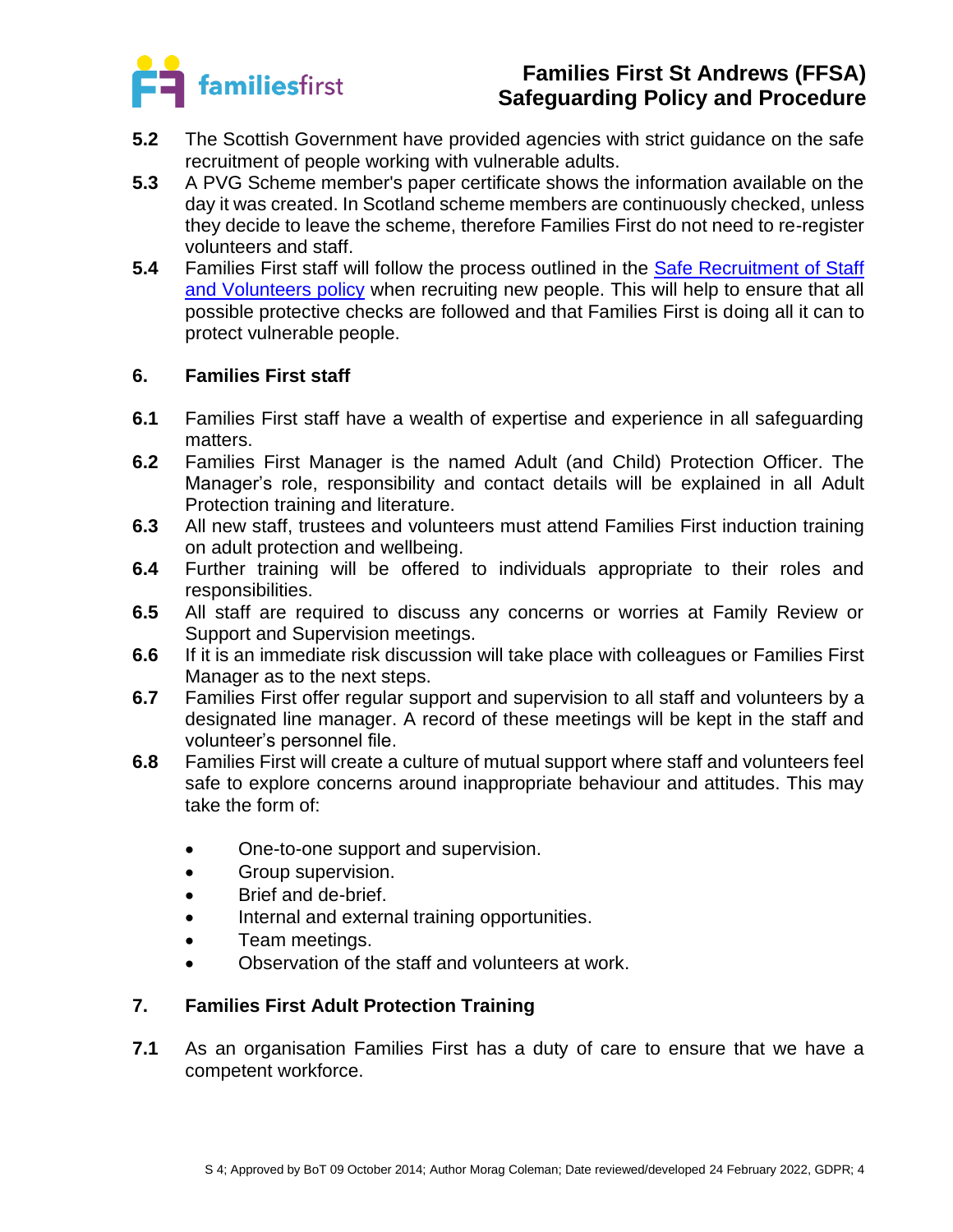

- **7.2** Some staff and volunteers may not have a specific role working with vulnerable adults therefore it is imperative that everyone understands adult protection, abuse and wellbeing; so they know what to do when they feel something is not right.
- **7.3** Families First training will offer the participants opportunities for questions and group discussions and will cover the following areas:
	- Adult protection overview.
	- Legal framework.
	- Families First policy and procedures.
	- Types of abuse.
	- When to break confidentiality.
	- Boundaries.
	- The importance of communication.
	- What to do if an adult discloses abuse.
	- Families First role if an adult discloses abuse.
	- Families First commitment to staff and volunteers.
	- Case studies and scenarios.
- **7.4** All participants will be given full training papers, a summary of this policy (appendix B) and asked to sign a statement confirming they have received Adult Protection training. This statement will be kept in the participant's personnel file.
- **7.5** This training will be regularly reviewed to reflect any changes or updates in legislation as appropriate.
- **7.6** All staff and volunteers will be offered regular Continuous Professional Development through internal and external training as appropriate to their role.

#### **8. Types of abuse**

- **8.1** It can be difficult to know when an adult is experiencing abuse therefore, it is important for all staff and volunteers to share or talk through their concerns with their line manager or a paid member of staff.
- **8.2** Staff may have some background knowledge of the adult that will help to build a picture of their life. What is important to know is that Families First will treat any concern, worry or niggle with extreme consideration and respect.
- **8.3** This knowledge will help us to build a picture of that adult's life. Families First staff will know what to do with the information provided and take the appropriate action.
- **8.4** The following are some of the areas of concern identified as adult abuse or risk:
	- Disability.
	- Domestic abuse.
	- Financial abuse.
	- Forced marriage.
	- Hate crime
	- Historical Adverse Childhood Experience (ACE).
	- Cyber fraud and crime.
	- Mental health and wellbeing.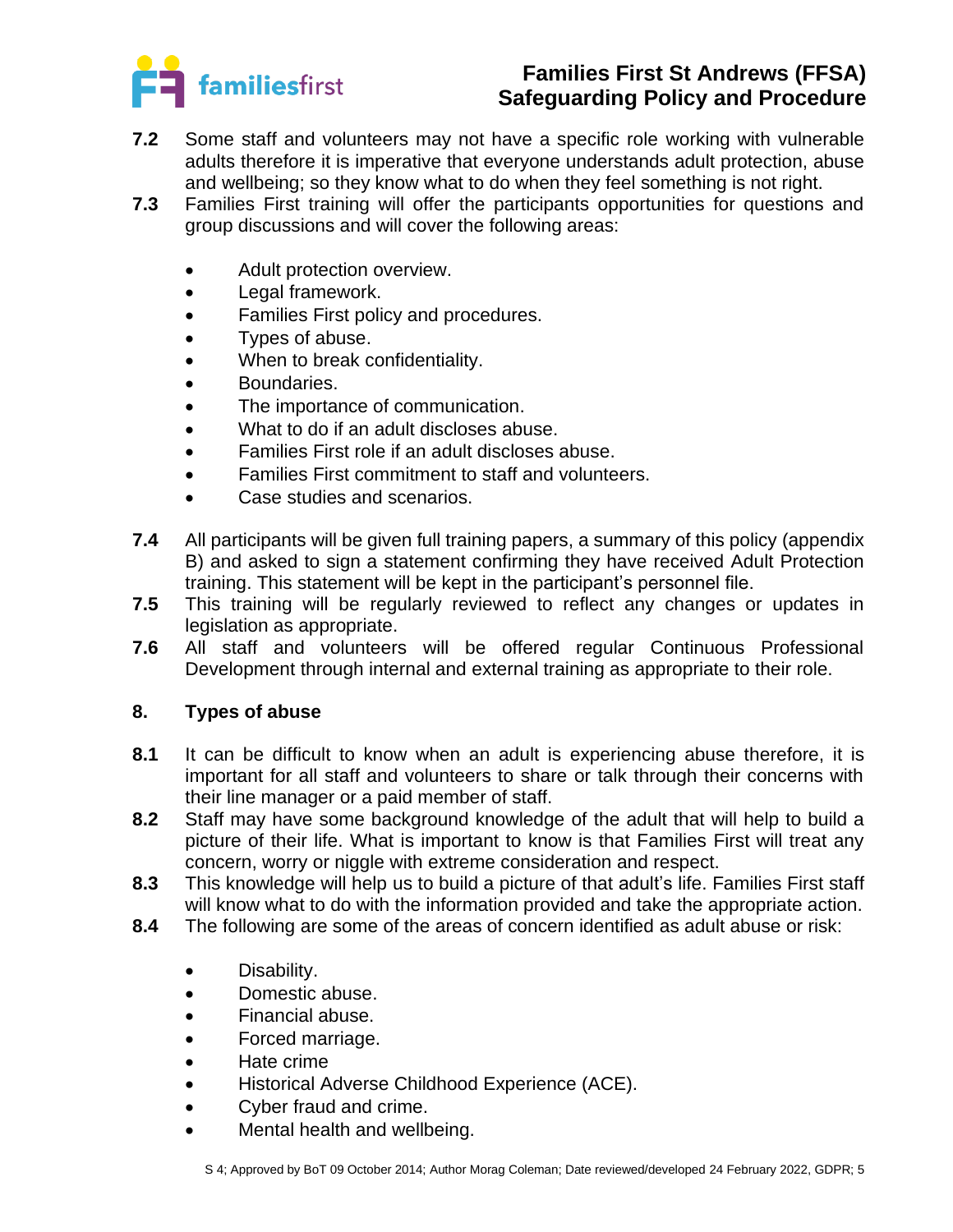

- Substance misuse.
- **8.5** At times it can be a worry knowing whether to be concerned or not.
- **8.6** Staff and volunteers are not expected to be experts in identifying adult abuse, but they should document and report any concerns they have and discuss it with their line manager.

## **9. Managing risk**

- **9.1** Families First have a number of policies and procedures for assessing [risk](../../../Blank%20docs,%20templates/H&S%20forms/HS%209%20Risk%20Assessment/App%20A%20-%20Blank%20Risk%20Assessment%20Form%2008.07.20%20MC.docx) at venues and locations, through their [Lone Working,](../S7%20Lone%20Working%20Policy%20%2006.02.20%20MC%20JF.docx) [Health and Safety](../../Health%20and%20Safety) and [Referral,](../../Operational/Referral%20registration%20and%20review%20policy%2020.07.21%20MC%20SM.docx)  [Registration and Review](../../Operational/Referral%20registration%20and%20review%20policy%2020.07.21%20MC%20SM.docx) policy.
- **9.2** All risk assessments are reviewed to ensure they are still fit for purpose.
- **9.3** If the risk assessment requires any follow up action the member of staff responsible will set a reminder in their diary and outlook calendar to ensure follow up action is pursued.

## **10. Delivering services safely online**

- **10.1** Families First is committed to providing continuous service delivery no matter what may get in the way of this such as staff absence or lockdown of community activities due to a pandemic.
- **10.2** We can do this in a number of ways to ensure there is minimal disruption to service delivery such as telephone, video and messaging support (whatever the service user prefers).
- **10.3** Staff should adhere to the following principles:
	- Staff must create Families First social media accounts, not linked to their personal accounts.
	- Staff must ask volunteers to create Families First social media accounts, not linked to their personal accounts.
	- Staff must only use designated IT work equipment and mobile phones to contact service users.
	- Staff must ensure all new activities are risk assessed.
	- Verify who else is in the room, encourage others to be present to avoid Lone Working challenges e.g. is mum in the room with a child or a colleague in the room with you?
	- Think of the news, your family and your manager don't say or do anything you wouldn't be comfortable with reported in the news, or your family or manager hearing, or that could compromise your career.
	- Check all privacy settings on your Families First social media accounts to ensure you are only sharing information with those you want to.
	- Ensure volunteers are fully briefed on the process they should follow when offering alternative support.
	- Maintain the same professional boundaries as if working face-to-face with a service user.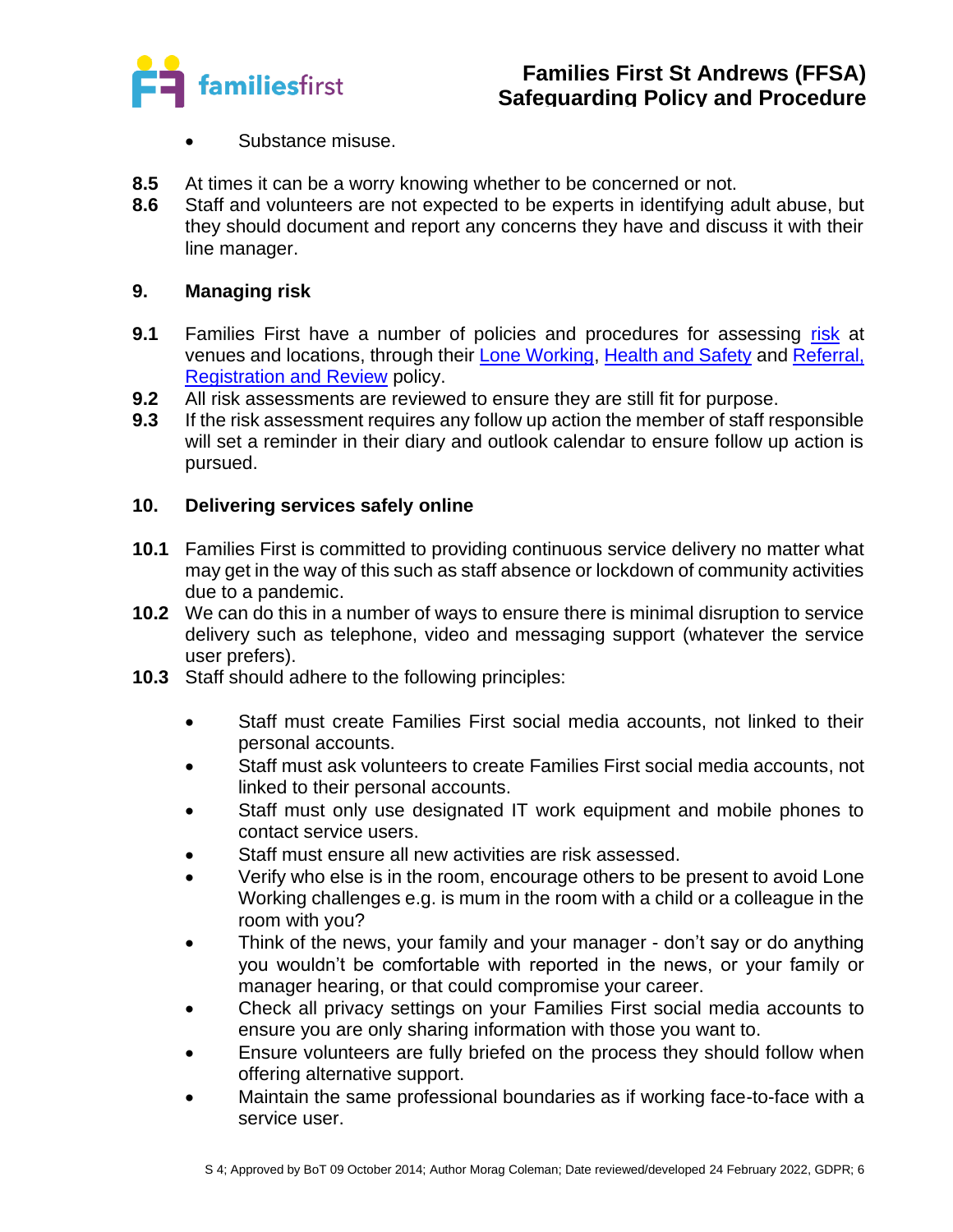

- **10.4** If an adult, with whom you work professionally, approaches you on your personal social media account, decline any friendship or connection requests and, if appropriate, refer them to your official Families First accounts.
	- **10.4.1**An example of appropriate wording could be: *"Thanks for getting in touch, but as this is my personal social media account it's not appropriate for us to connect. If you'd like to get involved with me at Families First and hear all our news, you can follow my families First Twitter/Insta/Facebook account here [insert links]."*
- **10.5** Follow all Families First policy and procedure such as completing session reports, Lone Working, Confidentiality, Data Protection, and ICT as if you were working face-to-face with the parent or carer.
- **10.6** Continue to record all contacts on the data base noting what media was used.
- **10.7** If you are unsure about anything speak with a colleague or your line manager before proceeding.

#### **11. Responding to concerns about wellbeing and abuse**

- **11.1** A safeguarding issue may come to the notice of staff and volunteers in several ways.
- **11.2** Where an allegation is made against staff or volunteers the recipient of the allegation must refer to the procedure outlined in **Section 17** of this document.
- **11.3** Staff and volunteers will need to be clear in their own minds what is concerning them.
- **11.4** If staff or volunteers are concerned, they should note the names of anyone else who witnessed or is involved in the concern.
- **11.5** If staff or volunteers are suspicious about a particular person, they must discuss their concerns with their line manager or a member of staff. They should not discuss their concerns with the person they are concerned about.
- **11.6** Staff and volunteers should not try to investigate an allegation of abuse; this responsibility lies with Police Scotland Fife Division and Fife Council Adult Services.
- **11.7** All concerns must be taken to one of the following people for discussion and agreement will be reached about what will happen next and by whom:
	- A line manager.
	- A paid member of staff.
	- Families First trustee Barbara Maggs.
	- Families First Manager [manager@familiesfirststandrews.org.uk](mailto:manager@familiesfirststandrews.org.uk)
	- Deputy Manager [childrensgroupwork@familiesfirststandrews.org.uk](mailto:childrensgroupwork@familiesfirststandrews.org.uk)

**10.7.1** Should you not have contact details for one of the above people. Please contact the main office on 01334 208086 or [enquiries@familiesfirststandrews.org.uk](mailto:enquiries@familiesfirststandrews.org.uk) where someone will take a message and arrange for your preferred person to contact you.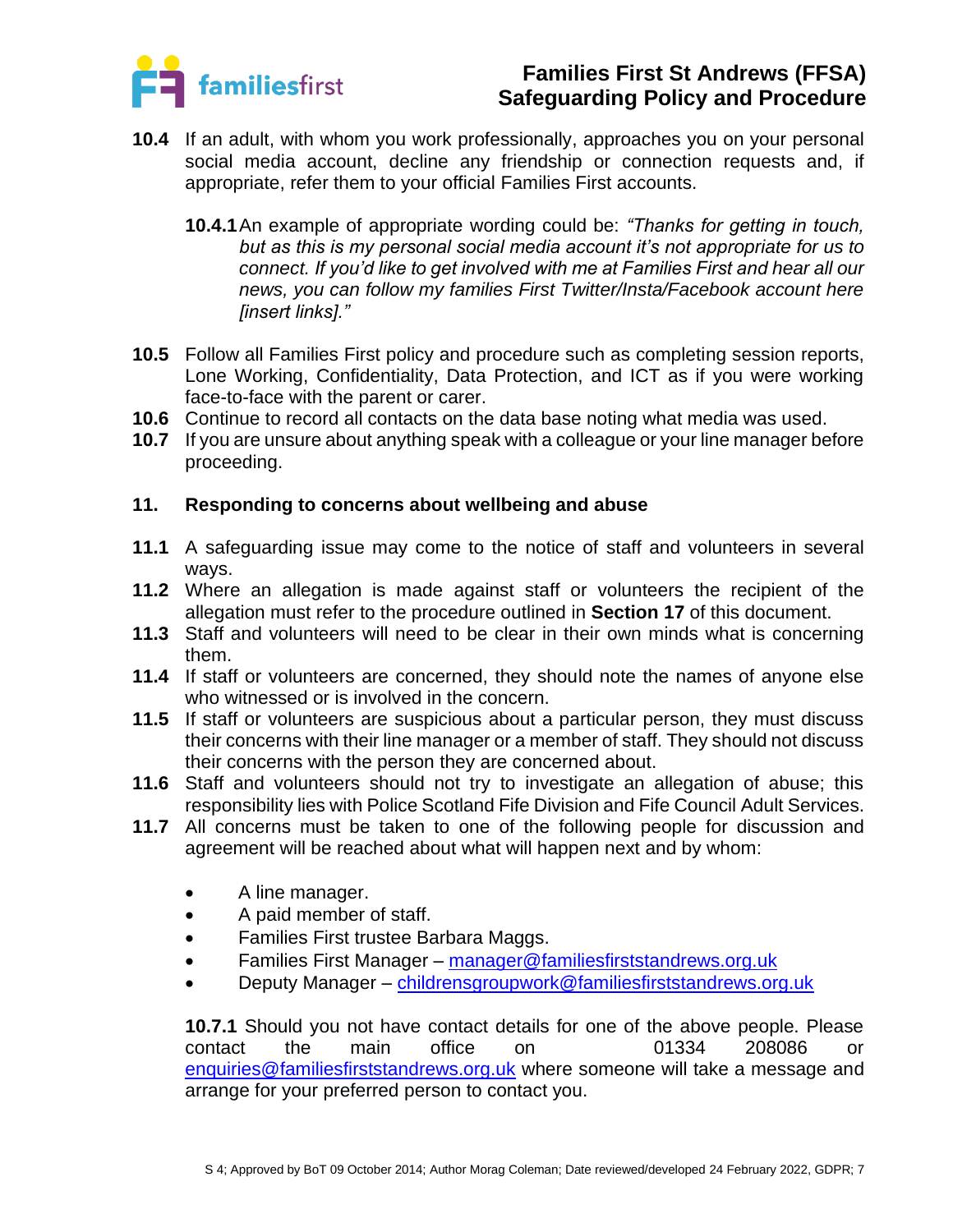

# **Families First St Andrews (FFSA)**

**Safeguarding Policy and Procedure**

**10.7.2** In the interest of confidentiality you should just state you have a confidential adult protection concern you wish to discuss with and state their name.

- **11.8** It is important to note at this stage that if an adult is not in immediate danger or risk they have the right to decline any intervention.
- **11.9** If staff feel children are at risk, because of the incident, the wishes of the parent or carer will be overruled in response to the best interests of the child.
- **11.10** A full risk assessment will be undertaken at the time of reporting to assess the danger or risk the adult might be in.
- **11.11** If none of the above people are available, the person raising the concern should refer to their emergency contact cards, handed out during their Child/Adult Protection training and inform the relevant authority, such as police or social work, of their concerns.
- **11.12** As soon as possible after the event a member of staff should be informed and they will take you through the adult protection process and paperwork, such as completing an [incident form.](../../../Blank%20docs,%20templates/H&S%20forms/HS%2010%20First%20Aid,%20Accident,%20Incident/App%20B%20-%20Accident,%20Illness,%20Incident%20Form%2009.07.20.docx)
- **11.13** Staff and volunteers should keep a record of what happened and what actions were taken (signed and dated) until they can complete Families First forms.

## **12. Attendance at professional meetings**

- **12.1** During the course of their work with vulnerable adults Families First staff may be required to attend professional meetings.
- **12.2** There are a number of ways that Families First staff could be involved such as offering a service, advocacy or working in partnership with others.
- **12.3** When staff become involved in multi-agency meetings they will work with volunteers and partners to ensure that the adult is safe, their needs are being met and their goals are being achieved.
- **12.4** Staff will be required to complete forms and provide reports to the professional meetings to demonstrate what work has been undertaken at Families First.
- **12.5** Staff will involve volunteers as appropriate to contribute to the meeting/plan process.

## **13. Third party information**

- **13.1** If staff or volunteers are given information from a third party that an adult is being abused they should:
	- Encourage the third party to contact the relevant statutory authorities themselves. If they are not willing to do this explain that as they have passed the information to Families First, we are obliged to pass the information on to the relevant statutory authority.
	- Write down the information and discussion as soon as possible. If practical inform the Families First adult protection officer and discuss a plan forward; if not contact the relevant statutory authorities.
	- It is not the responsibility of Families First to investigate, but it is everyone's responsibility to make sure that vulnerable adults are protected and to pass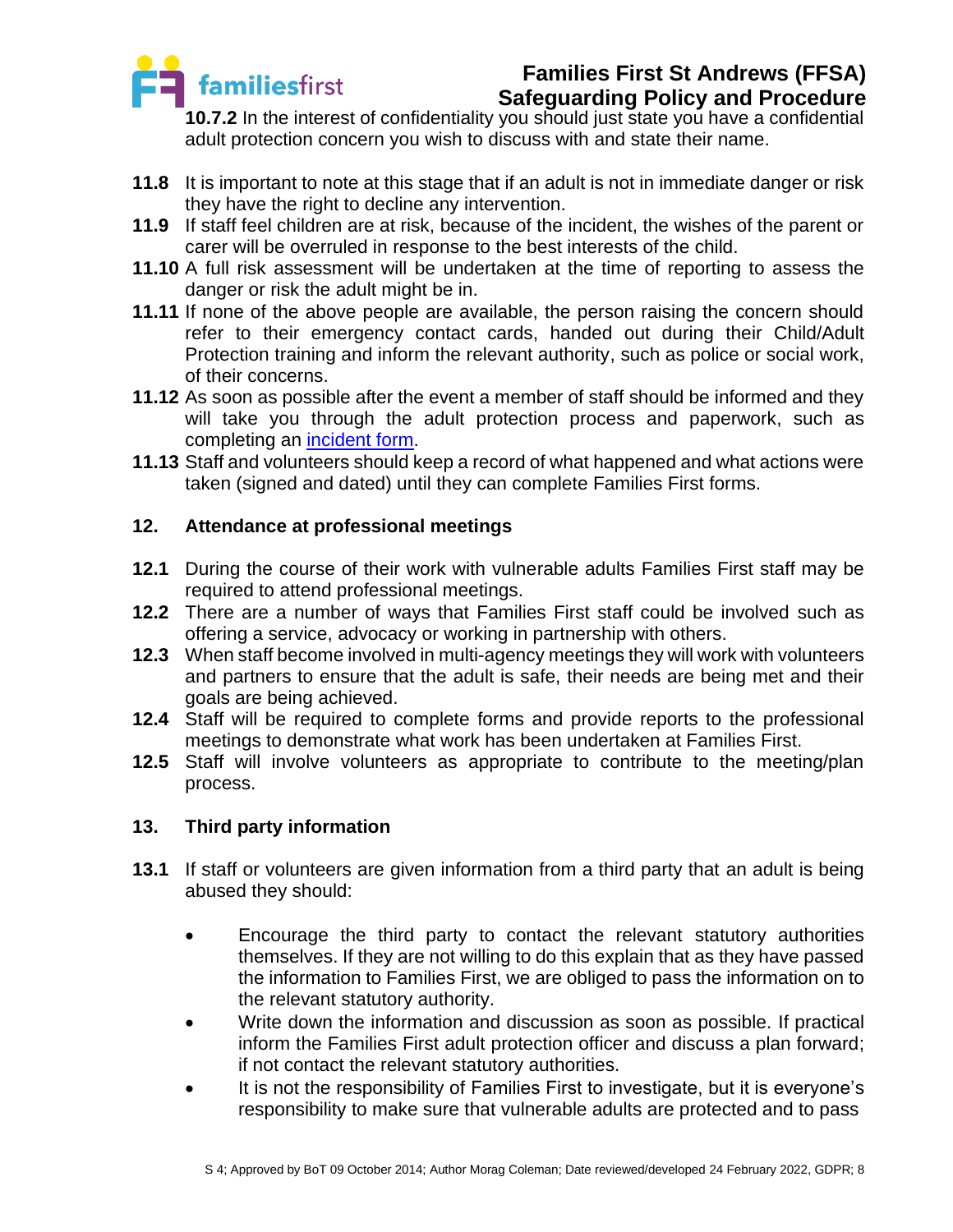

# **Families First St Andrews (FFSA)**

**Safeguarding Policy and Procedure**

- any information on to Fife Council Adult Services, and, or Police Scotland Fife Division.
- In all circumstances relating to adult protection when Families First staff or trustees cannot be contacted, the information must be passed on to the relevant statutory authorities immediately.

## **14. Responding to an adult who discloses abuse**

- **14.1** It takes a lot of courage and trust for an adult to disclose that they have been abused. Staff and volunteers will never know when or who they may choose to disclose abuse to.
- **14.2** Staff and volunteers should be mindful that it is acceptable for an adult to choose not to make a disclosure.
- **14.3** It is essential for the adult to understand that support is available whether or not a disclosure is made.
- **14.4** Staff and volunteers need to be honest with adults and be mindful not to make false promises.
- **14.5** Adults need to understand that Families First provide a safe environment, with a secure and consistent service and that staff and volunteers operate within clear boundaries.
	- Remind the adult of Families First adult protection policy and let them know that you may not be able to keep what they tell you in confidence.
	- Always listen to what the adult has to say and take them seriously. Avoid interrupting them wherever possible.
	- Try not to show you are shocked by an adult's disclosure (no matter what you are feeling inside).
	- Offer reassurance that you will try and help them in the best way you can.
	- Always inform the adult who you are going to share what they have told you with; inform the relevant statutory authorities if you feel that they are at risk.
	- If an adult does not wish anyone else to be informed of their disclosure, a full risk assessment will be made by a member of staff and the named adult protection officer as to how to proceed with the disclosure.
	- Never prompt or lead the adult who is disclosing information. Allow them to express themselves in their own time.
	- Never try to question the adult who has made an allegation about a specific individual. Where this relates to another member of staff or volunteer, refer to the procedure outlined in **Section 17**.
	- Never make false promises to an adult. This can be extremely detrimental to any trust that might have been developed between staff, volunteers and the adult.
	- Clarify with the adult that they understand what you are saying to them.
	- Be objective in your recording of events. Record any information in a factual way, including dates, names and places that have been mentioned.
	- Never make subjective statements about what an adult discloses. This is not helpful and will not be regarded as valid evidence. All notes and information will be held in the adult's file and signed and dated.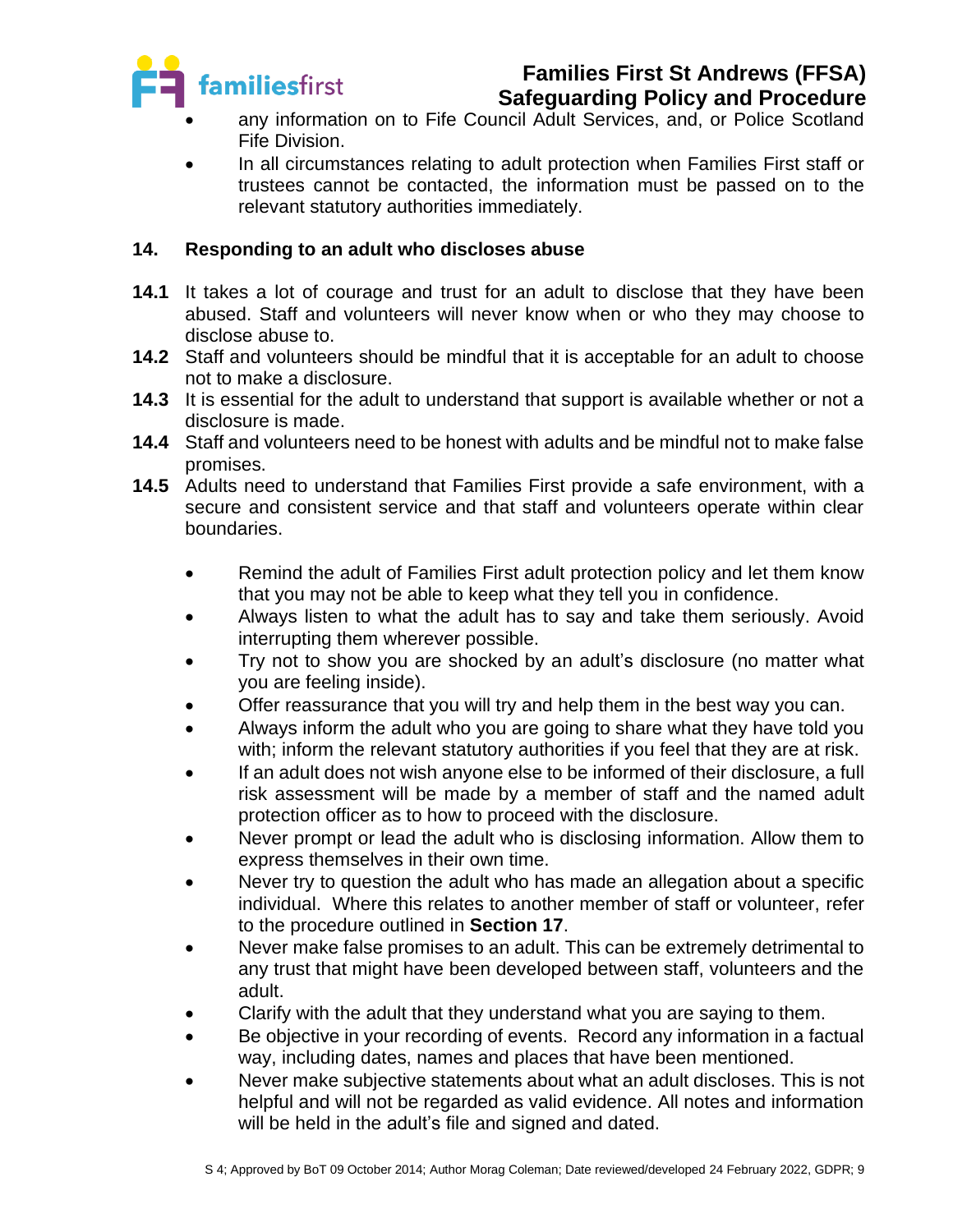

# **Families First St Andrews (FFSA)**

**Safeguarding Policy and Procedure**

- Reassure the adult that they will be given full support to help them to deal with the situation.
- Inform the adult that you will let them know what is going to happen next.
- Never manage the situation on your own. Speak with your line manager or a paid member of staff for support and guidance.
- It is not your duty to investigate abuse, leave that to the statutory agencies.
- Respect the adult's confidence. You should not discuss your suspicions or allegations with anyone other than those nominated in this policy and procedure.

If an adult discloses abuse:

- Listen.
- Reassure.
- Be honest.
- Do not interrupt.
- Do not interpret.
- Do not prompt.
- Do not put words into an adult's mouth.
- Do not deal with it alone.
- Act promptly.
- Make notes, date and sign.
- **14.6** It is not Families First's role to investigate an adult protection disclosure, but Families First will support all staff and volunteers through any adult protection process.

## **15. Safe Storage and use of personal information, data protection**

**15.1** Families First hold a hard copy file and electronic data on each service user which contains information such as registration forms, personal contact details, session notes, child and adult protection concerns, wellbeing details, meeting notes, and correspondence. All data is stored securely as outlined in our Data Protection policy

## **16. Keeping records**

- **16.1** At the point of registration all adult service users will be informed about Families First Adult Protection Policy and given a summary (appendix A).
- **16.2** All concerns regarding adults must be recorded on the appropriate paperwork and a copy retained in the adults' file. Forms and procedures Families First use includes:
	- Families First [Risk Assessment](../../../Blank%20docs,%20templates/H&S%20forms/HS%209%20Risk%20Assessment/App%20A%20-%20Blank%20Risk%20Assessment%20Form%2008.07.20%20MC.docx) form.
	- [Incident](../../../Blank%20docs,%20templates/H&S%20forms/HS%2010%20First%20Aid,%20Accident,%20Incident/App%20B%20-%20Accident,%20Illness,%20Incident%20Form%2009.07.20.docx) form.
	- [Chronology](../../../Blank%20docs,%20templates/Safeguarding/S%203%20Child%20Protection/4%20Blank%20Chronology%20form%2009.03.21.docx) form.
	- [Whistleblowing procedure.](../../HR/Managing%20Performance/HR%2034%20Whistleblowing%20policy%20and%20procedure%2030.11.21%20CR%20MC.docx)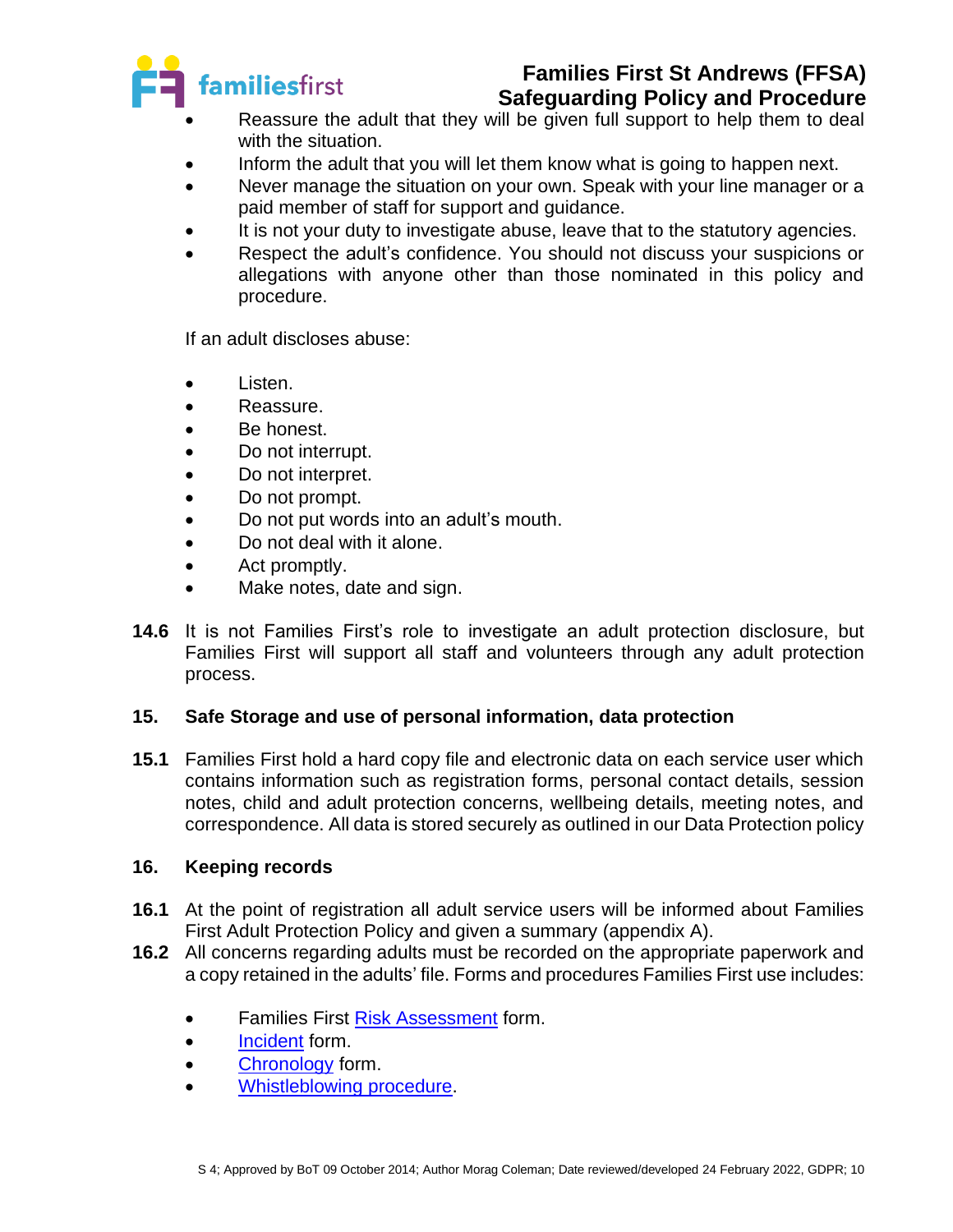

- **16.3** As well as any formal documentation it is advisable to keep all informal notes, signed and dated.
- **16.4** All correspondence, notes of meetings, incident and accident forms, chronology and risk assessment forms in relation to safeguarding will be filed under the safeguarding tab in the adult's file.

## **17. What to do if an allegation against staff or volunteers is made (see also Families First Whistle Blowing Policy)**

- **17.1** Should an allegation of abuse be made against staff or volunteers Families First needs to act in a professional and unbiased manner.
- **17.2** Families First may need to seek legal advice on how to proceed through their insurers or HR consultant.
- **17.3** Families First recognises that this may prove a challenge to all staff and volunteers involved but the needs of the adult are paramount. The following procedure should be used as a guide following an allegation:
	- **17.3.1** Keep focused on the needs of the adult.
	- **17.3.2** Decide who will be in the investigating team. Under normal circumstances this would be Families First Manager and a nominated member from the Board of Trustees.
	- **17.3.3** If the allegation is against Families First Manager consideration should be given to an external independent panel such as the Manager of another voluntary sector agency, Fife Voluntary Action, or Families First Fife Council Link Officer.
	- **17.3.4** Consultation with other agencies may be necessary for support and advice such as Fife Adult Protection Committee.
	- **17.3.5** An allegation of adult abuse or neglect may lead to a criminal investigation. Do not do anything that may jeopardise a police investigation.
	- **17.3.6** As much information as possible must be obtained from the informant including - the name of the alleged abuser, the nature of the alleged abuse, when it is thought to have occurred, how often, and how the informant knows of the incident(s). The date, time and nature of the allegation should be recorded.
	- **17.3.7** If other staff members and volunteers have witnessed or have concerns about their peers' suitability to work with an adult this information must be passed to Families First Manager, with the nature of the concerns, when it occurred, how often, and the date, time and nature of the allegation should be recorded.
	- **17.3.8** The law protects staff and volunteers from the actions of those individuals who have been implicated in the abuse, if the report was not malicious or vexatious.
	- **17.3.9** Where the adult makes an allegation of abuse (relating to now or in the past, such as historical abuse) by a staff member or volunteer, the recipient of the allegation should follow the procedure at **Section 13.5** above.
	- **17.3.10** Make an accurate record of the conversation and be honest about what will happen next.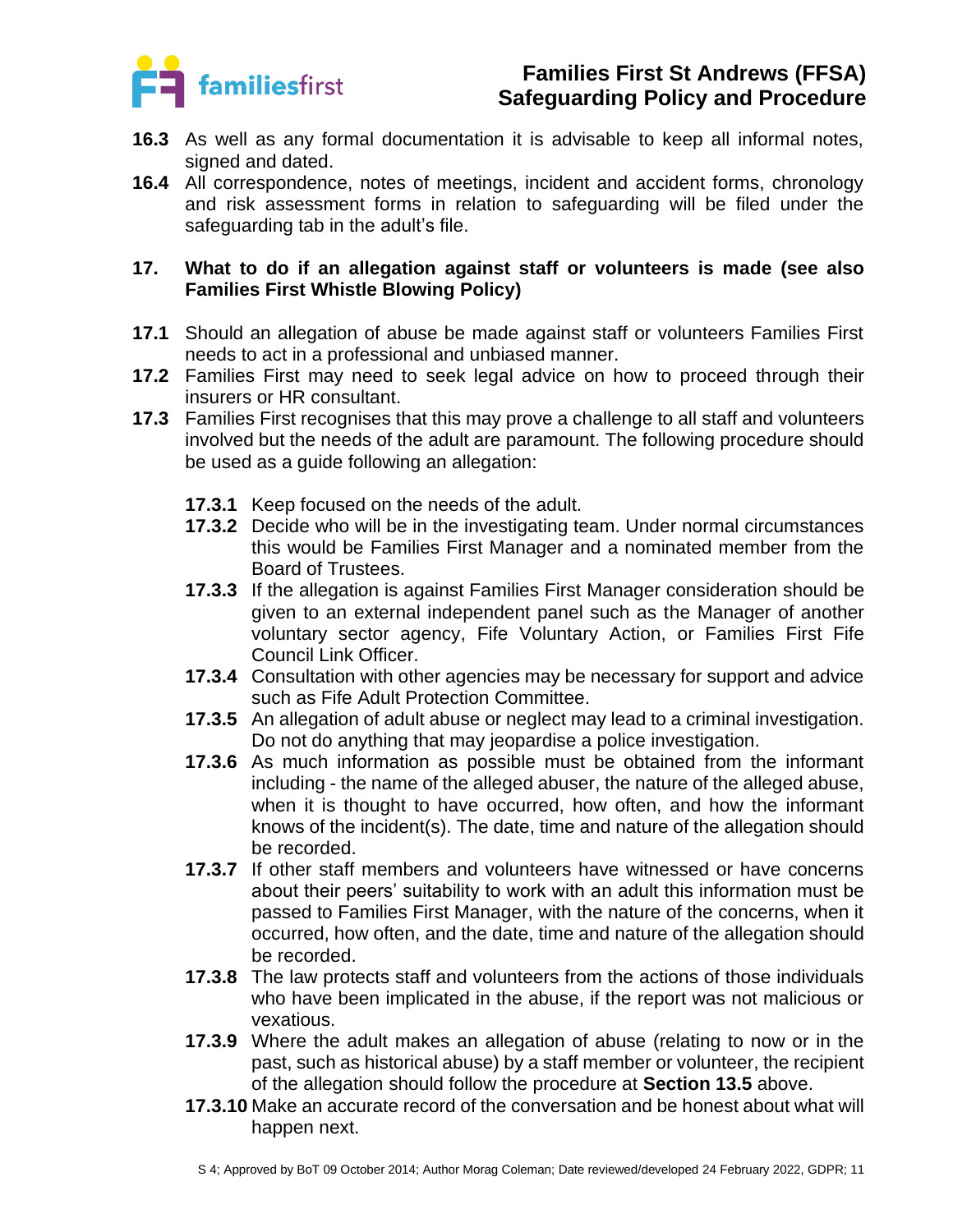

- **17.3.11** If the allegation has been received in the form of a complaint from an adult, and it has been established that an adult may have been harmed or placed in danger, due to a failure to put safeguarding measures in place, the complaints procedure is no longer appropriate, and the adult protection policy must be followed.
- **17.3.12** During investigations a number of options may be considered in relation to managing the work load of the staff member involved, such as:
	- Suspending the staff member or volunteer.
	- Implementing the Families First disciplinary policy and procedure.
	- Provide alternative working arrangements.
	- Appointing an independent person to support and assist the person against whom the allegation has been made.
- **17.4** If the adult is considered to be in immediate danger the police should be notified instantly.
- **17.5** Following investigations and if the allegations are found to be true Families First will make referral to Fife Adult Protection Services and Police Scotland Fife Division.
- **17.6** Where the grounds for referral have been met Families First will take legal advice where appropriate or necessary.

## **18. What will happen next?**

- **18.1** It is the duty of Families First to keep vulnerable adults safe and to keep accurate records for any formal investigations that may follow.
- **18.2** Families First will follow the protocol outlined on the Fife Adult Protection [Website.](https://www.fife.gov.uk/kb/docs/articles/health-and-social-care2/help-for-adults-and-older-people/adult-support-and-protection)
- **18.3** Families First will seek legal advice where necessary and appropriate.
- **18.4** A full investigation may be carried out by Police Scotland Fife Division and Fife Adult Services.

## **19. Families First commitment to all staff and volunteers**

- **19.1** Families First will induct all new staff and volunteers on the policies and procedures of the organisation relevant to their role.
- **19.2** Families First will provide training relevant to their role on adult protection issues.
- **19.3** Families First will provide full support to staff and volunteers who are involved in an adult protection investigation. This support could be in the form of:
	- Support and Supervision.
	- Brief and debrief sessions.
	- Transport to professional meetings.
	- A companion at meetings.
	- Legal representation.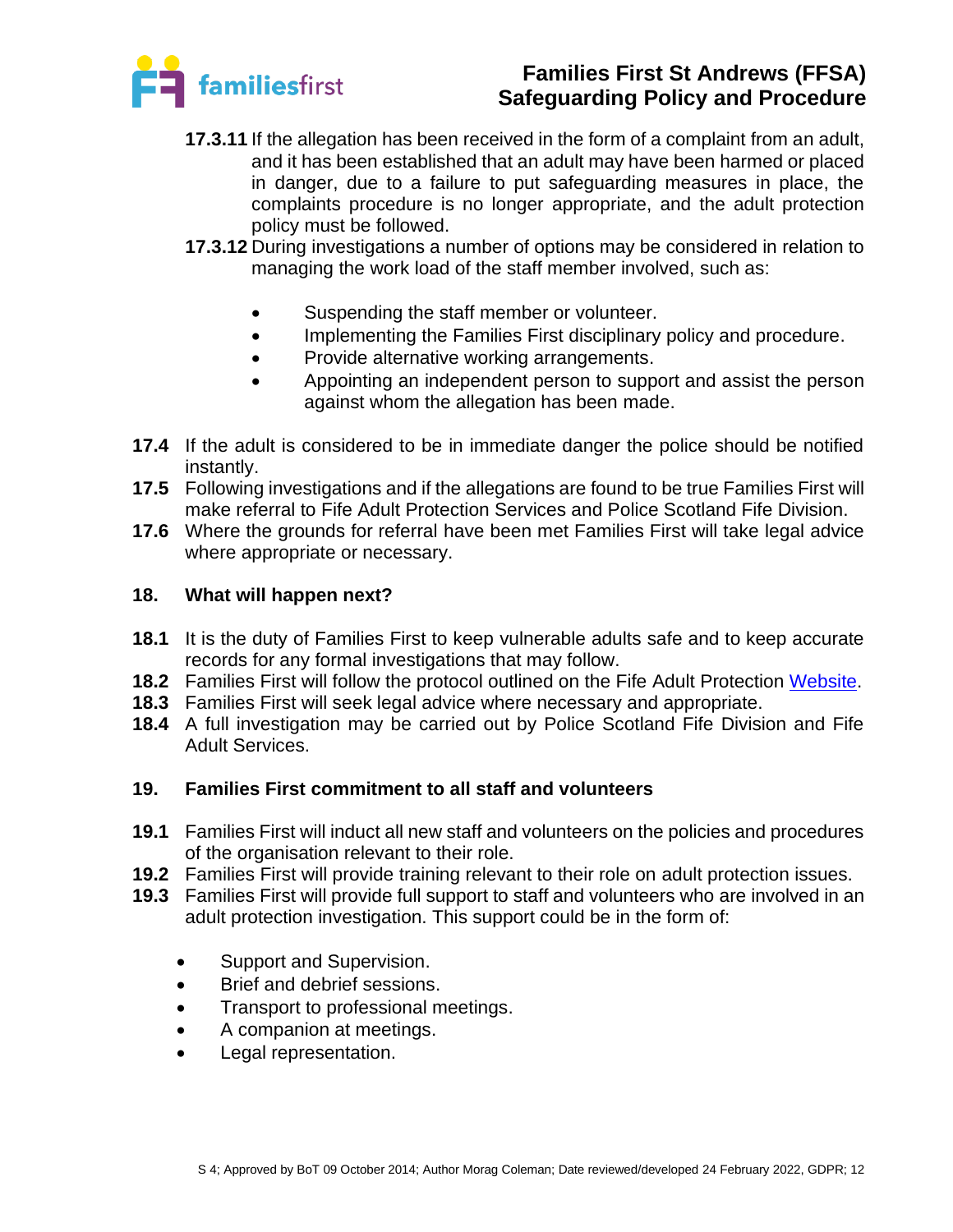

## **APPENDIX A**

#### **Families First Adult Protection Policy and Procedure**

#### **Adult protection summary for service users**

Families First is committed to providing the best possible services for Parents and Carers known as adult service users. All people acting on behalf of or working for Families First whether paid or unpaid are required to abide by the procedures contained in the adult protection policy and procedure without exception. This includes people who work directly or indirectly with adults. Adults are recognised as those who are over the age of 16 years.

Adults at risk are defined as adults aged 16 or over who:

- Are unable to safeguard their own wellbeing, property, rights or other interests,
- Are at risk of harm, and because they
- Are affected by disability, mental disorder, illness or physical or mental infirmity, are more vulnerable to being harmed than adults who are not so affected.

There have been a number of Acts, Legislation and Good Practice Guidance that influence Adult Protection in Scotland. These acts from central government through to local authorities ensure that individuals and organisations protect vulnerable adults. From all this information organisations can develop their adult protection policies and procedures. Organisations can receive additional support from statutory and voluntary sector agencies when needed, either for advice and information or for support when going through an adult protection inquiry.

Families First have a legal obligation to follow safe recruitment practices to ensure all people working for them are safe to work with vulnerable adults. To ensure we do this, we require staff and volunteers to complete application forms, attend interviews, follow up with references and make police checks where appropriate. We also ensure staff and volunteers are supported in their role by providing regular training and supervision.

Families First also has an obligation to inform all staff and volunteers about the types and signs of abuse and how we respond to the abuse. We do this through induction, child/adult protection training and on-going support. The Manager of Families First is the named Child/Adult Protection Officer and will support all staff and volunteers through any adult protection concern or investigation. The manager can be contacted directly at the Rose Lane Centre, or on 01334 208086 or emailed [manager@familiesfirststandrews.org.uk](mailto:manager@familiesfirststandrews.org.uk)

Families First have a number of forms and protocols that need to be followed when an adult protection concern is raised. Families First recognise that it can be difficult to remember everything, especially when you are not using these protocols every day. All paid staff working in adult services will have a knowledge and understanding of the procedure to follow. The most important things to remember are:

- We all have a duty to protect children and young people from all forms of abuse.
- Families First staff will support everyone involved; you do not have to deal with it alone.
- Any worries, concerns or niggles will be treated seriously and listened to.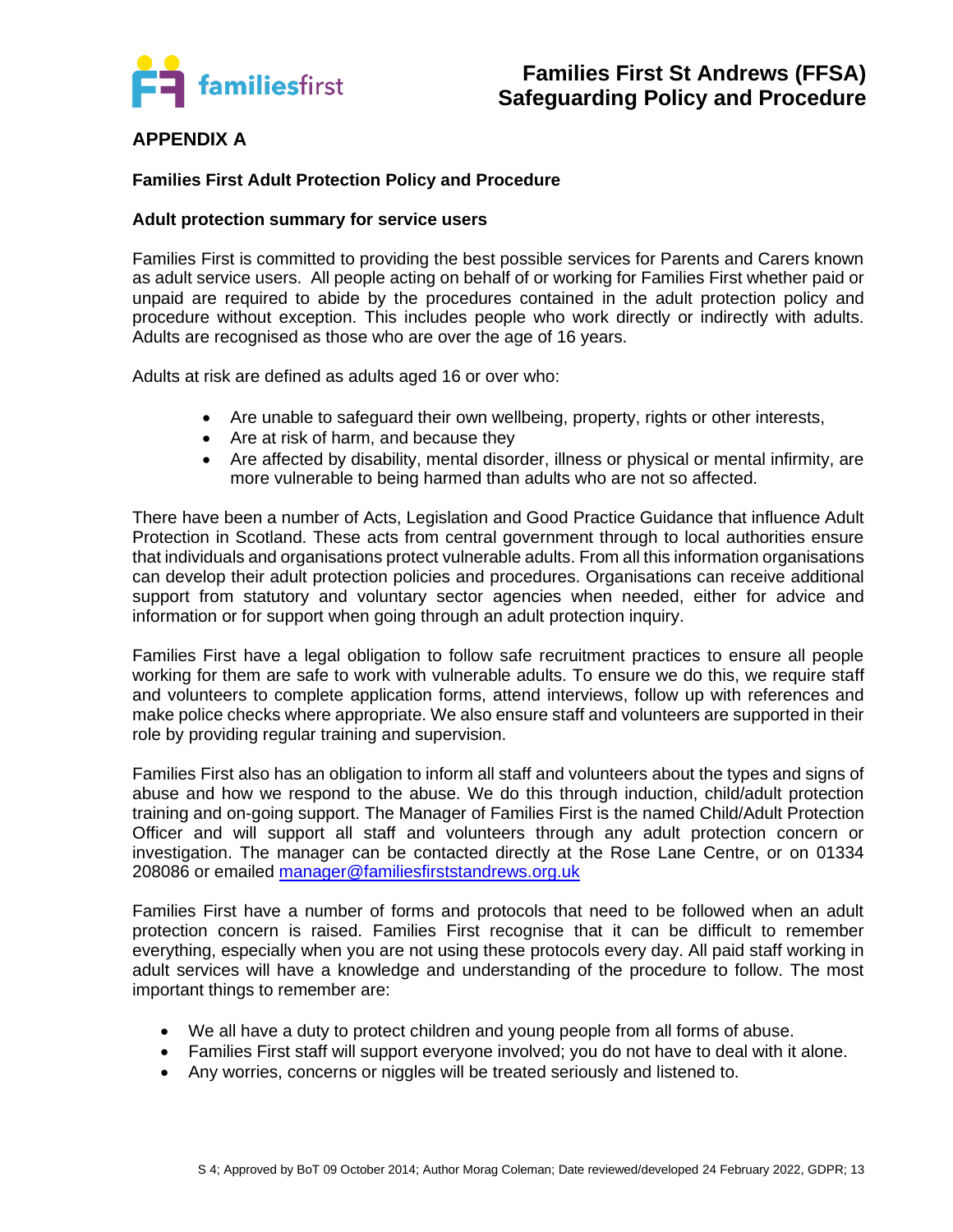

#### **APPENDIX B**

#### **Families First Adult Protection Policy and Procedure**

#### **Adult protection summary for volunteers**

Families First is committed to providing the best possible services for Parents and Carers known as adult service users. All people acting on behalf of or working for Families First whether paid or unpaid are required to abide by the procedures contained in the adult protection policy and procedure without exception. This includes people who work directly or indirectly with adults. Adults are recognised as those who are over the age of 16 years.

Adults at risk are defined as adults aged 16 or over who:

- Are unable to safeguard their own wellbeing, property, rights or other interests,
- Are at risk of harm, and because they
- Are affected by disability, mental disorder, illness or physical or mental infirmity, are more vulnerable to being harmed than adults who are not so affected.

There have been a number of Acts, Legislation and Good Practice Guidance that influence Adult Protection in Scotland. These acts from central government through to local authorities ensure that individuals and organisations protect vulnerable adults. From all this information organisations can develop their adult protection policies and procedures. Organisations can receive additional support from statutory and voluntary sector agencies when needed, either for advice and information or for support when going through an adult protection inquiry.

Families First have a legal obligation to follow safe recruitment practices to ensure all people working for them are safe to work with vulnerable adults. To ensure we do this, we require staff and volunteers to complete application forms, attend interviews, follow up with references and make police checks where appropriate. We also ensure staff and volunteers are supported in their role by providing regular training and supervision.

Families First also has an obligation to inform all staff and volunteers about the types and signs of abuse and how we respond to the abuse. We do this through induction, child/adult protection training and on-going support. The Manager of Families First is the named Child/Adult Protection Officer and will support all staff and volunteers through any adult protection concern or investigation. The manager can be contacted directly at the Rose Lane Centre, or on 01334 208086 or emailed [manager@familiesfirststandrews.org.uk](mailto:manager@familiesfirststandrews.org.uk)

Families First have a number of forms and protocols that need to be followed when an adult protection concern is raised. Families First recognise that it can be difficult to remember everything, especially when you are not using these protocols every day. All paid staff working in adult services will have a knowledge and understanding of the procedure to follow. The most important things to remember are:

- We all have a duty to protect children and young people from all forms of abuse.
- Families First staff will support everyone involved; you do not have to deal with it alone.
- Any worries, concerns or niggles will be treated seriously and listened to.